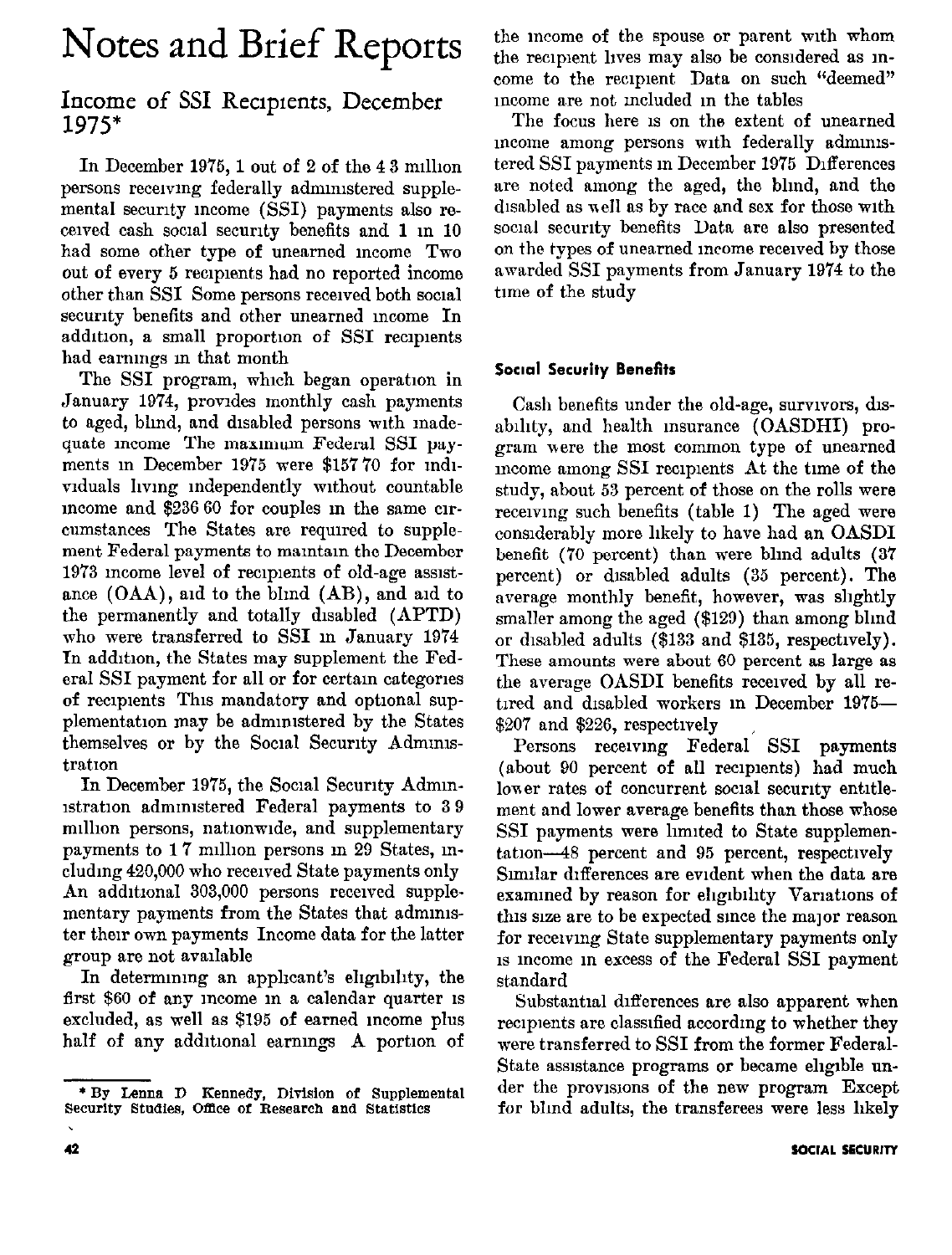TABLE 1 - Total number of SSI recipients, percent of adults and children in concurrent receipt of social security benefits and other unearned income, and average monthly amount<br>by type of SSI payment, December 1975

|                                            |                                                    |                                       | Blind<br>and    |                             |                              |  |
|--------------------------------------------|----------------------------------------------------|---------------------------------------|-----------------|-----------------------------|------------------------------|--|
| Type of payment                            | Total                                              | Aged                                  | Blind           | Dis<br>abled                | dis<br>abled<br>chil<br>dren |  |
|                                            | Number of SSI recipients                           |                                       |                 |                             |                              |  |
| Total _                                    |                                                    | 4,314 275 2,307,105                   |                 | 70 143 1 808 852            | 128,175                      |  |
| Federal SSI<br>State supplementation only  | 420 856                                            | 3 893 419 2,024 765<br>282,340        | 6 046           | 64 097 1 677,504<br>131.348 | 127,053<br>1,122             |  |
|                                            |                                                    | Percent with social security benefits |                 |                             |                              |  |
| Total                                      | 527                                                | 69 SI                                 | 37 Ol           | 35 Ol                       | 10 8                         |  |
| Federal SSI<br>State supplementation only_ | 4844<br>947                                        | 65 9<br>97 6                          | 32 6<br>85 8    | 90 O<br>88 L                | 10 5<br>37 9                 |  |
|                                            | Average monthly social security benefit            |                                       |                 |                             |                              |  |
| Total.                                     | \$130 01                                           | \$128 55.                             | 8133 121        | \$135 13                    | \$63.04                      |  |
| Federal SSI.<br>State supplementation only | 117 66<br>191 04                                   | 116 63<br>183 97                      | 118 11<br>19584 | 121 81<br>195 99            | 60 18<br>155 08              |  |
|                                            |                                                    | Percent with other unearned income    |                 |                             |                              |  |
| Total.                                     | 10 <sub>5</sub>                                    | 11 51                                 | 691             | 86                          | 187                          |  |
| Federal SSI.<br>State supplementation only | 90<br>214                                          | 95<br>22 9                            | 60<br>16 C      | 79<br>182                   | 18 6<br>36 0                 |  |
|                                            | Average monthly amount of<br>other unearned income |                                       |                 |                             |                              |  |
| Total_                                     | \$61 10                                            | \$55 431                              | \$69 33l        | \$72 39                     | \$60 SI                      |  |
| Federal SSI<br>State supplementation only  | 55 95<br>90 231                                    | 4937<br>80-29                         | 58 48<br>112 40 | 64 80<br>115 76             | 5938<br>151 96               |  |

to have been recewmg an OASDI benefit, and those who did received smaller amounts (table 2) About 47 percent of the transferees also had OASDI benefits, compared with 62 percent of those with new awards Average benefits received were \$126 and \$135, respectwely, for the two groups

A number of factors help account for these differences The SSI recipients who had not transferred from State programs, particularly those who had recently reached age 65, had potentially more years of employment in which to acquire OASDI benefit eligibility and increase the size of their benefits More important, the inclusion in the SSI program of nationally uniform mome and resource "disregards" and the absence of home hens and relative responsibility provisions may have extended eligibility to persons somewhat less needy than those eligible under the state programs

#### Other Income

About 1 m 10 of those who recewed an SSI payment m December 1975 also had some type of unearned income other than social security benefits This proportion was higher among the aged (1 out of every 8) than among blmd or disabled adults The average payment-\$61 overall--was lower for aged persons (\$55) than for the blind (\$69) and the disabled (\$72)

Persons receiving a Federal payment were less hkely to have had other unearned mcome than were those wth State supplementation only and the average amount they received was also smaller The pattern was the same for persons transferred to SSI from the State programs when compared with those newly ehglble under the SSI program

TABLE 2-Total number of SSI recipients, percent of adults and children in concurrent receipt of social security and other unearned mcome, and average monthly amount, by eonversion status, December 1975

|                                                                     |                                         |                                         | <b>Blind</b><br>and |                             |                               |  |  |
|---------------------------------------------------------------------|-----------------------------------------|-----------------------------------------|---------------------|-----------------------------|-------------------------------|--|--|
| Conversion status                                                   | Total                                   | Azed                                    | Blind               | Dis<br>abled                | dis-<br>sbled<br>chil<br>dren |  |  |
|                                                                     |                                         | Number of SSI recipients                |                     |                             |                               |  |  |
| Total                                                               |                                         | 4.314 275 2,307,105                     |                     | 70.14311 808.852            | 128.175                       |  |  |
| Transferred from State pro<br>grams .<br>New awards                 | 1,824,360                               | 2,489,915 1,387,208<br>919,897          | 10 158              | 59 985 1,037,285<br>771,567 | 5437<br>122,738               |  |  |
|                                                                     |                                         | Percent with social security benefits   |                     |                             |                               |  |  |
| Total __                                                            | 527                                     | 695                                     | 37 0                | 35 O                        | 10 8                          |  |  |
| Transferred from State pro-<br>grams<br>New awards                  | 46 6<br>616                             | 609<br>83 11                            | 37 3<br>356.        | 28 2<br>442                 | 136<br>107                    |  |  |
|                                                                     |                                         | Average monthly social security benefit |                     |                             |                               |  |  |
| Total                                                               | \$130 01                                | \$128 55]                               | \$133 12            | \$135 13                    | \$63 04                       |  |  |
| Transferred from State pro-<br>grams<br>New awards                  | 125 88<br>134 94                        | 123 99<br>134 48                        | 131 52<br>143 10    | 131 01<br>138 70            | 87 18<br>61 67                |  |  |
|                                                                     |                                         | Percent with other unearned income      |                     |                             |                               |  |  |
| Total.                                                              | 10 <sub>5</sub>                         | 11 5                                    | 69                  | 86                          | 187                           |  |  |
| Transferred from State pro-<br>grams.<br>New awards _               | 73<br>14 3                              | 84<br>15 1                              | 62<br>109           | 58<br>12 L                  | 60<br>193                     |  |  |
|                                                                     | Average amount of other unearned income |                                         |                     |                             |                               |  |  |
| Total                                                               | \$61 10                                 | \$55 43                                 | \$69 33             | \$72.30                     | \$60.91                       |  |  |
| Transferred from State pro-<br>$grams$ <sub>---</sub><br>New awards | 60 35<br>64 61                          | 52 47<br>61 05.                         | 67 10<br>76 92      | 75 33<br>70 56              | 63 04<br>60.88                |  |  |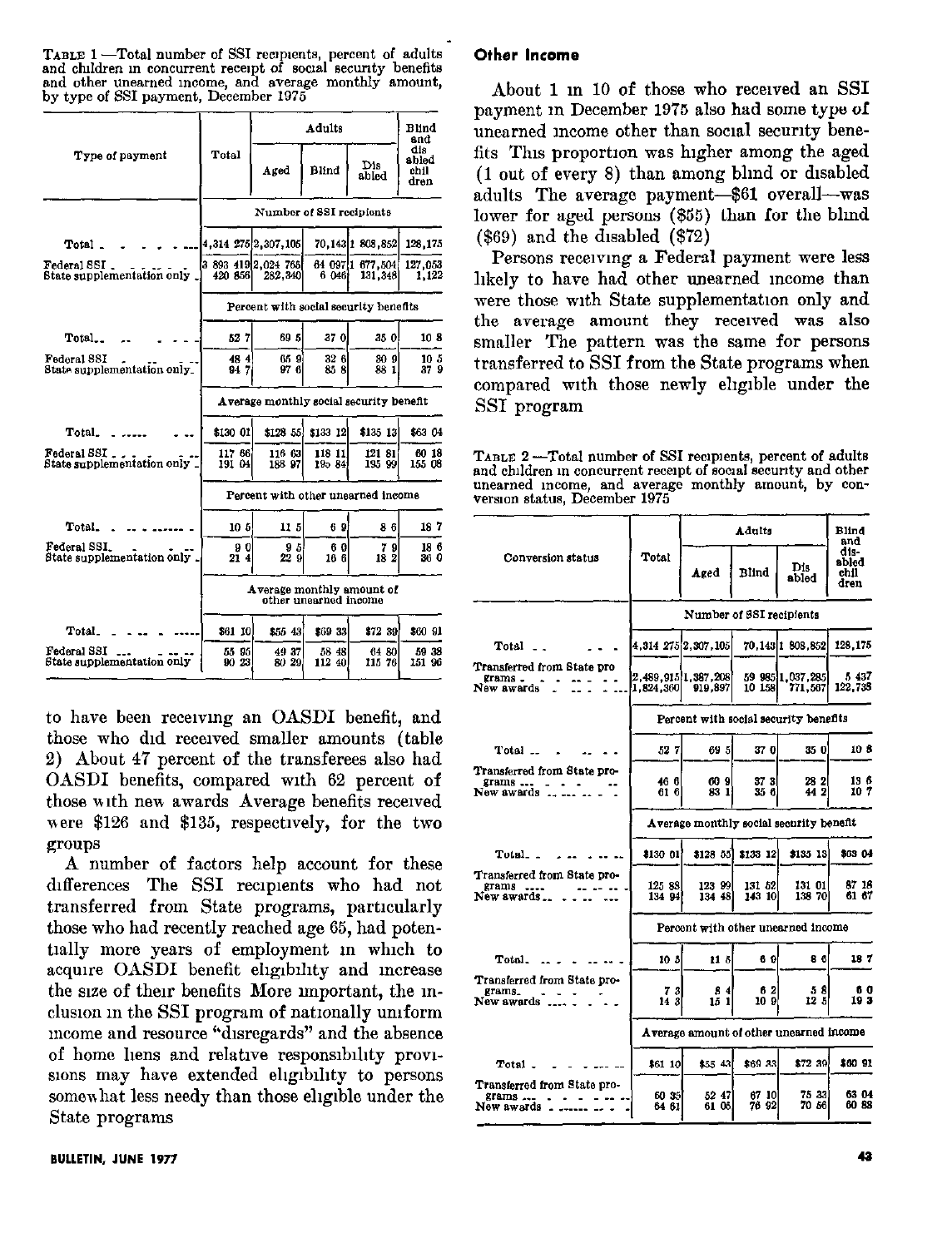Information on types of unearned mcome is available only for SSI recipients who were awarded payments m January 1974 or later Of the 18 million persons whose payments were first awarded under SSI, 14 percent had some type of unearned mcome other than OASDI benefits, the average monthly amount of such mcome was \$65 (table 3) Aged reclplents were more hkely to have had one of these types of mcome but a lower average amount; the converse was true for blmd and disabled adults Children registered the highest proportion with income-about one-fifth-but they recewed lower average amounts than did adults

Veterans' payments were reported most frequently Three percent of the recipients received either a compensation payment or a penslon from the Veterans Admmlstratlon Compensation payments averaged \$80 per month and pensions \$89 The aged had a higher incidence of receipt-4 percent-but lower average payments For blmd and disabled adults the situation was reversed

Approximately 10 percent of all recipients (19 percent of the aged) recewed pensions based on their previous employment that averaged \$79 per month, and 16 percent had asset mcome Two percent of all nontransferred recipients-oneseventh of those with unearned income-received "assistance based on need" that could not be excluded from consideration More than half the children with other unearned income had this type of payment Such mcome may represent pay ments under the AFDC program, nongovernment assistance, and payments under other government programs that were not excludable from mcome m December 1975 1

For almost half the recipients with unearned mcome other than social secunty benefits, the mcome was classified m the "other" category Such income includes payments, in cash or in kind, for which the source was not available or that could not be classified wlthm the estabhshed codes

The sources of other unearned mcome were not available for SSI recipients who had been transferred from State programs Accordmg to earher studies of OAA and APTD recipients, however,

TABLE 3-Percent of adults and children in concurrent recept of unearned income other than social security and average monthly amount, by type of income, December 1975

|                                                                                                                                                                                                                                                           | 1                                                                  |                                                             | Adulta                                                  | Blind<br>and                                                            |                                                             |
|-----------------------------------------------------------------------------------------------------------------------------------------------------------------------------------------------------------------------------------------------------------|--------------------------------------------------------------------|-------------------------------------------------------------|---------------------------------------------------------|-------------------------------------------------------------------------|-------------------------------------------------------------|
| Type of income                                                                                                                                                                                                                                            | Total                                                              | Aged                                                        | <b>Blind</b>                                            | Dis<br>abled                                                            | dis-<br>abled<br>chil-<br>dren                              |
| New awards, total                                                                                                                                                                                                                                         | $[1,824,360]$ 919,897                                              |                                                             | 10,158                                                  | 771,567                                                                 | 122,738                                                     |
|                                                                                                                                                                                                                                                           | Percent with unearned income                                       |                                                             |                                                         |                                                                         |                                                             |
| Total                                                                                                                                                                                                                                                     | 143                                                                | 15 1                                                        | 10 9                                                    | 12 5                                                                    | 193                                                         |
| Black lung benefits<br>Veterans compensation<br>Veterans' pension<br>Railroad retirement<br>Assistance based on need<br>Support and maintenance in<br>kind<br>Support from absent parents<br>Employment pensions<br>Workers' compensation<br>Asset income | $\left( 1\right)$<br>7<br>26<br>3<br>19<br>1<br>3<br>12<br>1<br>16 | $\left(1\right)$<br>7<br>32<br>4<br>2<br>1<br>19<br>0<br>25 | $\bf{r}$<br>4<br>16<br>2<br>19<br>1<br>1<br>5<br>i<br>9 | 1<br>8<br>23<br>ı<br>$2\bar{5}$<br>ı<br>$\left(1\right)$<br>5<br>1<br>8 | 1<br>$\overline{\mathbf{2}}$<br>ô<br>(1)<br>105<br>3<br>4 4 |
| Other $\overline{\phantom{a}}$ .<br>$\overline{a}$ $\overline{a}$ $\overline{a}$                                                                                                                                                                          | 62                                                                 | 70<br>Average monthly amount                                | 55                                                      | 55                                                                      | . 2                                                         |
| Total                                                                                                                                                                                                                                                     | S64 61                                                             | \$61 05                                                     | \$76 92                                                 | \$70.56                                                                 | \$60 88                                                     |
| Black lung benefits.<br>Veterans' compensation<br>Veterans pension   .<br>Railroad retirement _____ _<br>Assistance based on need<br>Support and maintenance in                                                                                           | 87 54<br>79 76<br>89 24 1<br>134 60<br>5748                        | 149 12<br>78 17<br>86 78<br>134 76<br>57 51                 | 52 50<br>90 33<br>96 60<br>154 53<br>57 34              | 83 22<br>83 18<br>96 C7<br>134 59<br>59 28                              | 43 33<br>27 99<br>25 48<br>96 54<br>54 77                   |
| kind     .<br>Support from absent parents<br>Employment pensions<br>Workers compensation<br>Asset income<br>Other                                                                                                                                         | 56 73<br>56 53<br>78 59<br>119 23<br>35 88<br>46 49                | 52 14<br>73 34<br>83 98<br>33 92<br>39 77                   | 54 67<br>94 71<br>14073<br>159 45<br>43 18<br>63 31     | 55.73<br>6236<br>101-64<br>138 45<br>43 22<br>53 49                     | 71 16<br>56 32<br>74 66<br>53 30<br>1921<br>71 52           |

<sup>1</sup> Less than 0.05 percent

Food, clothing, or shelter provided, for which recipient does not pay the full cost

2 percent of the aged and 3 percent of the disabled were recewmg veterans' penslons or compensatlon-figures about the same as those for new SSI awards shown above<sup>2</sup>

In December 1975,2 8 percent of all adult SSI recipients had income from employment that averaged about \$75 8 month' Among the aged and the adult dlsabled, 2 6 percent and 2 9 percent, respoctwely, were employed Average earnmgs were shghtly hlgher among the disabled than the aged-\$73, compared with \$63 Among blmd adults, however, 6 6 percent were employed, and their monthly earnings averaged about \$232

<sup>&</sup>lt;sup>1</sup> In October 1976, Public Law 94-566 expanded exeludable Income to cover all assistance based on need (including vendor paymenta) made to, or on behalf of, SSI recipients by State and local governments AFDC payments will continue to be considered as income, as will other payments involving Federal funds

<sup>&#</sup>x27; Department ai Health, Education, and Welfare, Social and Rehabilitation Service, Findings of the 1970 OAA Study, Part II, 1972, table 90, Findings of the 1970 APTD Btudu. Part II, 1972, table 96

<sup>\*</sup> For a discussion of earned income, see Dorothea Thomas, Employment and Earnings of SSI Beneficiaries, December 1975 (Research and Statistics Note No 4). Office of Research and Statistics, 1977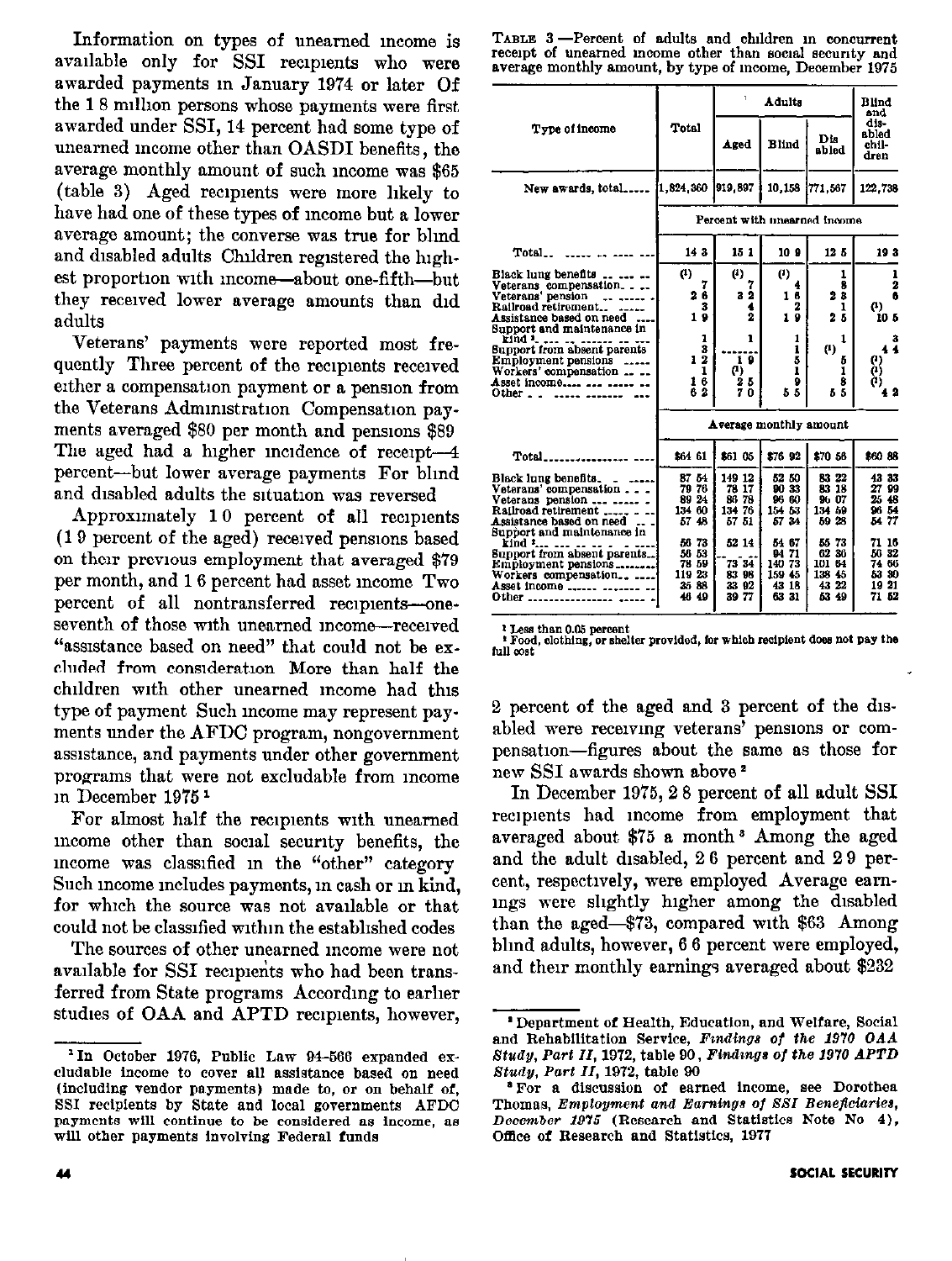#### No Earned or Unearned Income

Two out of 5 persons receiving SSI payments had no reported Income, either earned or unearned (table 4). The proportions varied widely by reason for eligibility, however Only 26 percent of the aged depended solely on their SSI payments, compared wth 54 percent of the blind adults and 57 percent of the disabled adults More than 70 percent of the children had no other Income

As noted earlier, these figures do not include mcome "deemed" to have been available to the recipient from a spouse or, in the case of children, from a parent Such information is not available for December 1975, but some data exist for August 1976 In that month, 48,000 adults (about 1 percent of all adult recipients) had an average of \$86 per month m deemed income from a spouse In addltlon, 15,000 children (about 10 percent of all children on the rolls) had deemed income from a parent that averaged \$83

#### Race and Sex Differences

In December 1975, 64 percent of the SSI recipients were white persons, a proportion smaller than their representation within the general population By contrast, black persons ac-

| TABLE 4-Total number of SSI recipients and percent of      |  |  |  |  |
|------------------------------------------------------------|--|--|--|--|
| adults and children without income, by type of payment and |  |  |  |  |
| conversion status. December 1975                           |  |  |  |  |

|                                                          |              |                                | Blind<br>and |                                             |                               |
|----------------------------------------------------------|--------------|--------------------------------|--------------|---------------------------------------------|-------------------------------|
| Type of payment and<br>conversion status                 | Total        | <b>Aged</b>                    | Blind        | Dis-<br>abled                               | dis-<br>ablad<br>chi.<br>dren |
|                                                          |              | Number of SSI recipients       |              |                                             |                               |
| $Total - $                                               |              | 4 314,275 2 307,105            |              | 70, 143 1, 808 852                          | 128,175                       |
| Federal SSI<br>State supplementation only                | 420.856      | 3,893,419 2,024,765<br>282,340 | 6 046)       | 64 097 1,677,504<br>131.348                 | 127 053<br>1,122              |
| Transfers from State<br>programs<br>New awards           | 1 824 630    | 2,489 915 1,387,208<br>019,897 | 10,158       | 59,985 1 037 285<br>771, 567                | 5,437<br>122.738              |
|                                                          |              |                                |              | Percent without earned or unearned income ? |                               |
| Total                                                    | 40 8         | 256                            | 53 6         | 574                                         | 71 6                          |
| Federal SSL.<br>State supplementation only               | 448<br>25    | 29 1<br>ĸ                      | 570<br>67    | 61 3.<br>6                                  | 719<br>34 <sub>3</sub>        |
| Transiers from State pro-<br><b>Trams</b><br>New awards. | 48.2<br>30 G | 32 4 I<br>122                  | 54 O<br>513  | 65 9<br>45<br>9                             | 73 2<br>71 4                  |

 $1 \text{ In}$  December 1975, 2.8 percent of all recipients, 2.7 percent of the aged, 6.5 percent of the blind, and 2.8 percent of the disabled had earned income

counted for 26 percent of the recipients, considerably more than ther share of the population as a whole Three percent of the recipients were of other races and race data was not reported for nearly 8 percent '

Yet, the difference in the proportions of black and white recipients who received SSI payments and OASDI benefits was not large-53 percent and 57 percent, respectwely (table 5) For aged members of both races the rate was the same-74 percent The OASDI benefits of white reclplents averaged \$134, the figure for black recipients was \$121 The racial disparity was slightly larger for the aged than for the bhnd or the dlssbled

The modence of concurrent receipt of SSI payments and OASDI benefits was about the same for both men and women (53 percent) Only

TABLE 5—Total number of SSI recipients, percent of adult:<br>and children in concurrent receipt of social security benefits and average monthly amount, by race and sex, Decembe 1975

| Race and sex                                                             | Total                                         |                                               | Adults                                         |                                                | <b>Blind</b><br>and                                |  |
|--------------------------------------------------------------------------|-----------------------------------------------|-----------------------------------------------|------------------------------------------------|------------------------------------------------|----------------------------------------------------|--|
|                                                                          |                                               | Azed                                          | Blind                                          | <b>Disabled</b>                                | disabled<br>children                               |  |
|                                                                          |                                               |                                               | Number of SSI recipients                       |                                                |                                                    |  |
| Total.                                                                   | 4,314,275                                     | 2 307,105                                     | 70.143                                         | 1,808,852                                      | 128,175                                            |  |
| Kaco<br>White _<br>Black<br>0 ther                                       | 2,755,031<br>1,120 283<br>107 604             | 1.504 031<br>554 780<br>58,092                | 42.792<br>20 527<br>1,746                      | 1,135,989<br>512 800<br>43 337                 | 72 219<br>32 176<br>4.429                          |  |
| Unknown.<br>3ex<br>Men<br>Women                                          | 331,356<br>1,534,404<br>2,779,871             | 190,202<br>682 194<br>1,624,911               | 5.077<br>31 786<br>38,357                      | 116,726<br>746 990<br>1061.862                 | 19,351<br>73 434<br>54,741                         |  |
|                                                                          |                                               | Percent with social security benefits         |                                                |                                                |                                                    |  |
| Total.                                                                   | 827                                           | 695                                           | 370                                            | 350                                            | 108                                                |  |
| Race<br>White.<br>Black.<br>Other<br>Unknown                             | 572<br>52 6<br>453<br>199                     | 744<br>74 0<br>61 2<br>23 1                   | 403<br>359<br>31 I<br>15 6                     | 379<br>32 5<br>28 2<br>173                     | 11 3<br>13 1<br>89<br>Ã8                           |  |
| Sex<br>$_{\rm Men}$ .<br>Women                                           | 53 2<br>52 6                                  | 76 0<br>67 1                                  | 387<br>85 S                                    | 37 2<br>33 I                                   | 10 8<br>108                                        |  |
|                                                                          |                                               | Average monthly social security benefit       |                                                |                                                |                                                    |  |
| Total                                                                    | \$130 01                                      | \$128 55                                      | \$133 12                                       | \$135 13                                       | \$63 04                                            |  |
| Race<br>White.<br>Flack.<br>Other <sub>-</sub><br>Unknown<br>Ser<br>Мөп. | 134 11<br>12089<br>135 31<br>122 94<br>141 80 | 133 09<br>11788<br>136 49<br>122 83<br>138 84 | 136 80<br>125 28<br>137 02<br>125 26<br>146 22 | 137 99<br>129 71<br>134 14<br>126 09<br>149 40 | 65 87<br>57 53<br>62 46<br>63 80<br>62 64<br>63 59 |  |
| Women                                                                    | 124 03                                        | 124 33                                        | 121 41                                         | 124 24                                         |                                                    |  |

 $'$  Arthur L Kahn and Richard A Bell, Distribution of Beneflouaries under the SSI Program, by Race, June  $1975$  (Research and Statistics Note No  $25$ ), Office of Research and Statistics, 1976